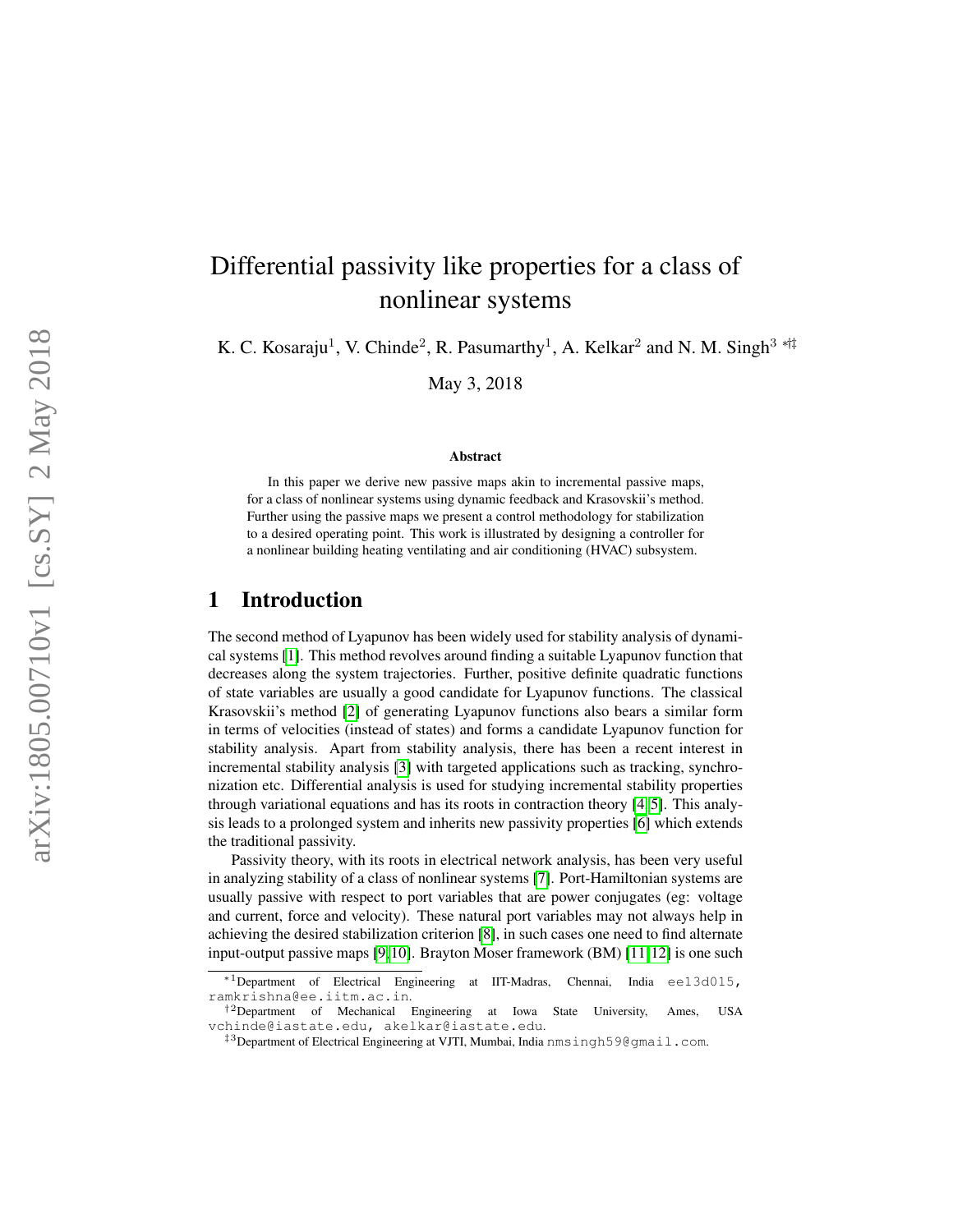methodology that provides an alternative framework in providing these new passive maps. Contrary to the total energy as storage function for port-Hamiltonian systems, in Brayton Moser framework the storage functions are derived from power. This resulted in passive maps with differentation on one of the port variables (eg: controlled voltages and the derivatives of currents, or the controlled currents and the derivatives of the voltages).

Recently in [\[13\]](#page-16-6), the authors have shown that for systems in Brayton Moser framework, storage functions that are constructed using Krasovskii's Lyapunov functions has yielded passive maps that has differentiation on both the port variables. Similar passive maps are obtained in [\[14\]](#page-16-7) to formulate stable games in input-output framework. To establish the result, the authors exploited the property that, dynamical systems in Brayton Moser formulations are contracting [\[15,](#page-16-8) [16\]](#page-16-9). This led to storage functions derived from Krasovskii's-type Lyapunov functions, which resulted in new passivity property with "differentiation at both the ports". Similar kind of studies have been carried out in order to extract new passivity properties of systems, namely differential passivity [\[15\]](#page-16-8) and incremental passivity [\[7\]](#page-16-0). In the case of incremental passivity the authors use the contraction property of the drift vector field to derive KYP like conditions for rending a system incrementally passive. Where as differential passivity allows one to verify the incremental passivity with a pointwise criterion. Later in the paper we detail the relations between the incremental and differential passivity properties with our new passive maps. In [\[17\]](#page-16-10), the authors used tools and framework such as passivity, Krasovskii functions and BM framework to prove stability of continuous time primal-dual gradient descent equations of convex optimization problem. This framework draws its limitations for considering systems with constant input matrix.

*Contribution:* In this paper, Krasovskii's method is used to derive sufficient conditions for a class of non-linear systems via dynamic state feedback [\[18\]](#page-16-11). The new passive maps obtained are used to shape the storage function for controller design. The proposed framework is demonstrated on a nonlinear HVAC subsystem namely thermal zone model.

The organization of the paper is as follows. In Section II, we discuss the Krasovskii formulation and the stability analysis of a class of nonlinear systems. In Section III, we demonstrate the proposed methodology on a building thermal zone model. The results and discussion is provide in Section IV followed by conclusions presented in Section V.

*Notation:* If 
$$
f(x) : \mathbb{R}^n \to \mathbb{R}
$$
, then we represent  $\frac{\partial f}{\partial x} = f_x$ ,  $\frac{\partial^2 f}{\partial x^2} = f_{xx}$ .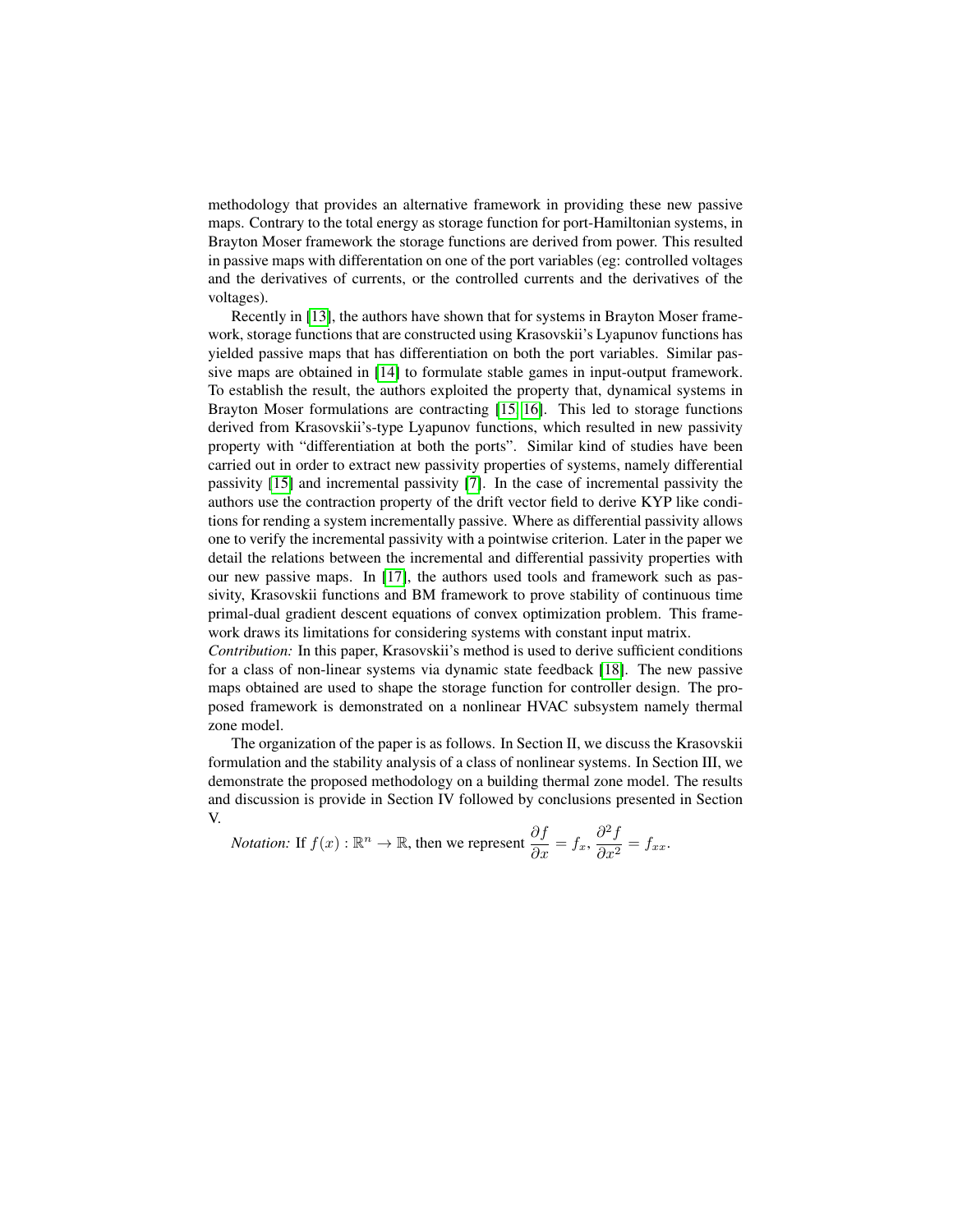## 2 Krasovskii formulation

#### 2.1 Motivation

The dynamics of a Topologically complete RLC circuits [\[19\]](#page-16-12) with regulated voltage sources in series with inductors is described by

<span id="page-2-0"></span>
$$
-L\frac{di}{dt} = \frac{\partial P}{\partial i} - B_s V_s
$$
  

$$
C\frac{dv}{dt} = \frac{\partial P}{\partial v}
$$
 (1)

where  $i$ ,  $v$  denotes the current through the inductors  $L$  and voltage across the capacitors  $C, B_s \in \mathbb{R}^{n \times m}$  represents a constant input matrix and the Mixed potential function  $P(i, v)$  is given by

<span id="page-2-2"></span>
$$
P(i, v) = iT \Gamma v + G(i) - J(v)
$$
 (2)

where  $\Gamma \in \mathbb{R}^{n \times n}$  is skew-symmetric,  $G(i) \geq 0$  and  $J(v) \geq 0$  (Note that L and C are assume to be constant). Consider the following storage function

<span id="page-2-1"></span>
$$
S(i, v) = \frac{1}{2} \left(\frac{di}{dt}\right)^{\top} L \frac{di}{dt} + \frac{1}{2} \left(\frac{dv}{dt}\right)^{\top} C \frac{dv}{dt}
$$
 (3)

<span id="page-2-4"></span>**Proposition 2.1** [\[13\]](#page-16-6) Let  $G_{ii} = \frac{\partial^2}{\partial i^2} G$ ,  $J_{vv} = \frac{\partial^2}{\partial v^2} J$  be positive semi-definite then *we have the following. The system of equations* [\(1\)](#page-2-0) *representing the dynamics of a complete RLC circuit in BM form, is passive with ports*  $B_s^{\top}$  $\frac{di}{dt}$  and  $\frac{dV_s}{dt}$ .

proof 2.2 *Consider the storage function* S(i, v) *defined in* [\(3\)](#page-2-1)*. The time derivative of* S(i, v) *can be simplified as*

$$
S_t = i_t^{\top} \left( -P_{ii}i_t - P_{vi}v_t + B_s \frac{dV_s}{dt} \right)
$$
  
+  $v_t^{\top} (P_{iv}i_t + P_{vv}v_t)$   
=  $-i_t^{\top} P_{ii}i_t + v_t^{\top} P_{vv}v_t + i_t^{\top} B_s \frac{dV_s}{dt}$ 

*From* [\(2\)](#page-2-2) *we get*

<span id="page-2-3"></span>
$$
\frac{d}{dt}S(i, v) = -i_t^\top G_{ii}i_t - v_t^\top J_{vv}v_t + i_t^\top B_s \frac{dV_s}{dt}
$$
\n<sup>(4)</sup>

*From* [\(1\)](#page-2-0)*,* [\(3\)](#page-2-1)*,* [\(2\)](#page-2-2) *and* [\(4\)](#page-2-3) *it can be proved that*

$$
\frac{d}{dt}S(i,v) \leq i_t^\top B_s \frac{dV_s}{dt}.\tag{5}
$$

Remark 2.3 *Note the following in the proposition [2.1:](#page-2-4)*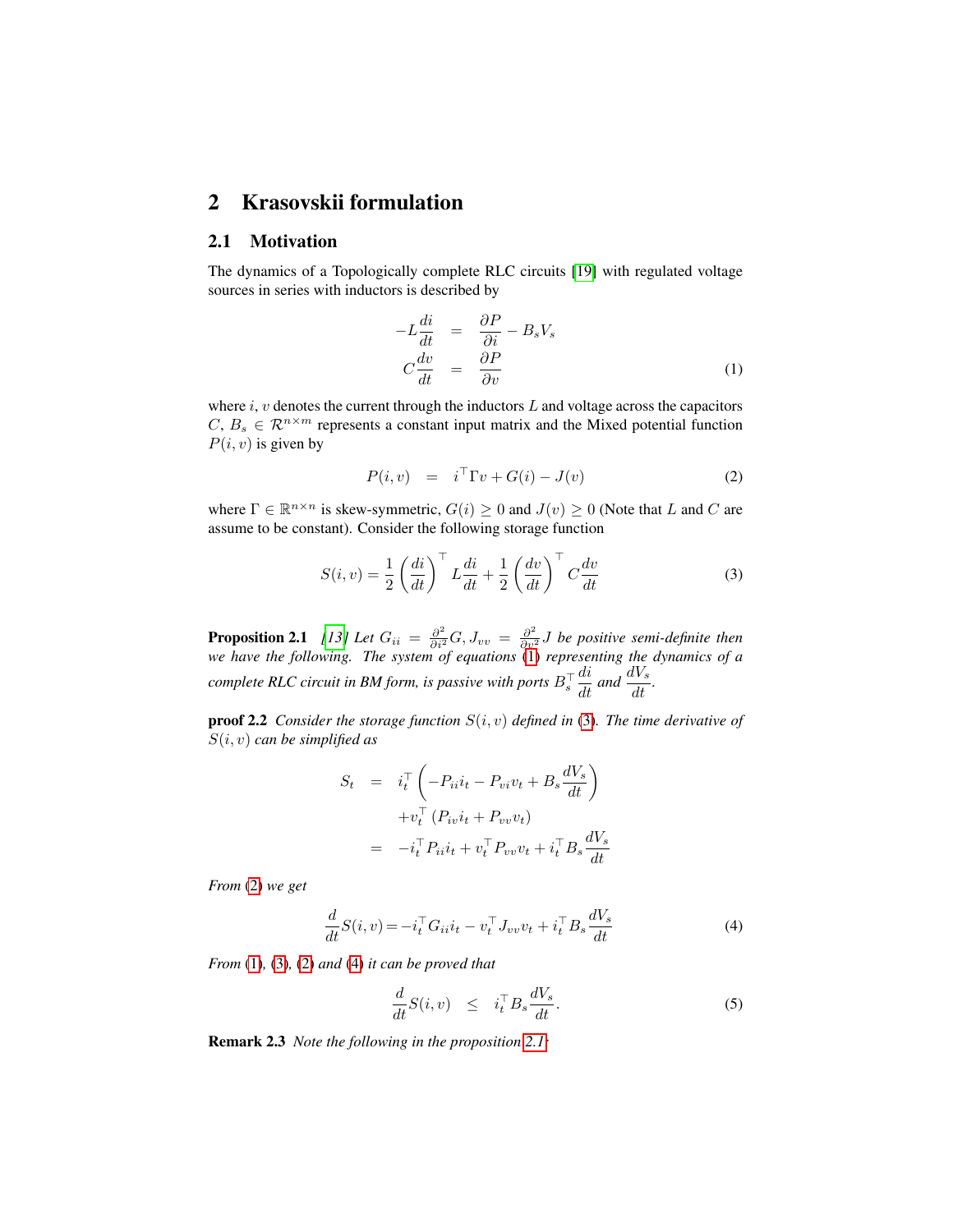- *(i) The nonlinear dynamical system given by,* [\(1\)](#page-2-0) *with input*  $V_s = 0$ *, is contracting with metric diag*{L, C} *[\[6,](#page-15-5) [15,](#page-16-8) [16\]](#page-16-9).*
- *(ii) In deriving the result in proposition [2.1](#page-2-4) we assumed that the input matrix* B *as constant. The result is not obvious for a system with a state dependent input matrix* B*. That is the system represented by equations* [\(1\)](#page-2-0) *is not passive with* port variables  $B_s(x)^\top \frac{di}{dt}$  and  $\frac{dV_s}{dt}$ .

In this note, we present a methodology to derive new passive maps for systems with state dependent input matrix.

#### 2.2 A general nonlinear system

Consider a nonlinear system of the form

<span id="page-3-0"></span>
$$
\dot{x} = f(x) + g(x)u\tag{6}
$$

where  $x \in \mathbb{R}^n$  is the state vector,  $u \in \mathbb{R}^m$   $(m < n)$  is the control input.  $f(x) : \mathbb{R}^n \to$  $\mathbb{R}^n$  and  $g(x): \mathbb{R}^n \to \mathbb{R}^m$ , the input matrix are smooth functions. *Assumption:*

A1) For a given  $f(x)$  exist a symmetric positive definite matrix  $M \in \mathbb{R}^{n \times n}$  satisfying

<span id="page-3-2"></span>
$$
M\frac{\partial f}{\partial x} + \frac{\partial f}{\partial x}^{\top} M < 0\tag{7}
$$

This implies the dynamical system  $\dot{x} = f(x)$  is contracting.

A2) The full-rank left annihilator of input matrix also left annihilates its Jacobian. Let  $g^{\perp}$  denotes left annihilator of the input matrix  $g(x)$  i.e.,  $g^{\perp}g=0$  then

$$
g^{\perp} \frac{\partial g}{\partial x} = 0 \tag{8}
$$

A3)  $Mg(x)$  is Integrable.

<span id="page-3-3"></span>Proposition 2.4 *[\[4\]](#page-15-3) Consider system* [\(6\)](#page-3-0) *with input* u = 0 *satisfying Assumption A1. Then the resulting dynamical system is contracting.*

proof 2.5 *Consider the Krasovskii Lyapunov function*

<span id="page-3-1"></span>
$$
V(x, \dot{x}) = \frac{1}{2} \dot{x}^\top M \dot{x}.
$$
 (9)

*Then the time derivative of* [\(9\)](#page-3-1) *along the trajectories of* [\(6\)](#page-3-0) *with*  $u = 0$  *is* 

$$
\frac{d}{dt}V = \dot{x}^\top M \ddot{x} = \dot{x}^\top M \left(\frac{\partial f}{\partial x} \dot{x}\right)
$$

$$
= \dot{x}^\top \left(M \frac{\partial f}{\partial x} + \frac{\partial f}{\partial x}^\top M\right) \dot{x} \le 0
$$

This implies the dynamical system  $\dot{x} = f(x)$  is contracting in  $\mathbb{R}^n$  with respect to the *metric* M *[\[4\]](#page-15-3).*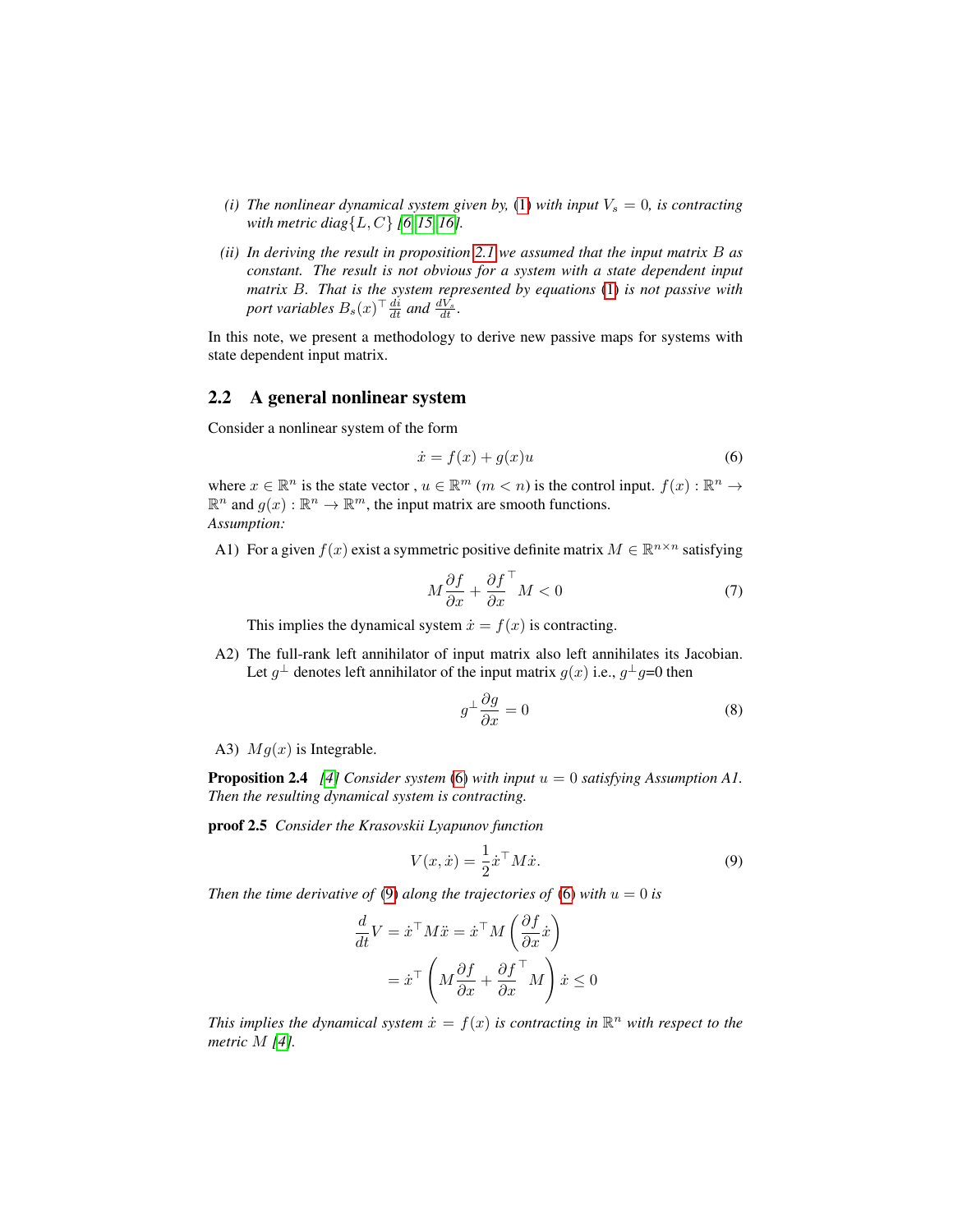Remark 2.6 *In assumption A1, one can consider a state dependent Riemannian metric* M(x)*, and replace equation* [\(7\)](#page-3-2) *with*

$$
M\frac{\partial f}{\partial x} + \frac{\partial f}{\partial x}^{\top} M + \dot{M} < 0.
$$

Denote

<span id="page-4-0"></span>
$$
\alpha = -\left(g^{\top}g\right)^{-1}g^{\top}\dot{g}.\tag{10}
$$

The following lemma will be instrumental in formulating our result.

Lemma 2.7 *Consider an input matrix* g(x) *satisfying assumption A2. Then*

<span id="page-4-2"></span><span id="page-4-1"></span>
$$
\dot{g} + g\alpha = 0 \tag{11}
$$

*if and only if*  $\alpha$  *satisfies* [\(10\)](#page-4-0).

**proof 2.8** The only if part of the proof: consider the following full rank matrix  $\left[g_{\perp}^{\perp}\right]$  $g^\top$  *. Now left multiplying*  $(j + g\alpha)$  *in* [\(11\)](#page-4-1) *by*  $\left[g_{\alpha}^{\perp}\right]$  $g^\top$ *yields*

$$
\begin{aligned}\n\begin{bmatrix} g_{\perp}^{\perp} \\ g_{\perp} \end{bmatrix} (\dot{g} + g\alpha) &= \begin{bmatrix} g_{\perp}^{\perp} (\dot{g} + g\alpha) \\ g^{\top} (\dot{g} + g\alpha) \end{bmatrix} \\
&= \begin{bmatrix} g_{\perp}^{\perp} \dot{g} \\ g^{\top} (\dot{g} - g (g^{\top}g)^{-1} g^{\top} \dot{g}) \end{bmatrix} \\
&= \begin{bmatrix} g_{\perp} \frac{\partial g}{\partial x} \dot{x} \\ \left( g^{\top} \dot{g} - g^{\top} g (g^{\top}g)^{-1} g^{\top} \dot{g} \right) \end{bmatrix} \\
&= \begin{bmatrix} 0 \\ \left( g^{\top} \dot{g} - g^{\top} \dot{g} \right) \end{bmatrix} \\
&= 0\n\end{aligned}
$$

*By construction*  $\left[g_{\perp}^{\perp}\right]$  $g^\top$  $\int$  is full rank matrix, hence  $\dot{g} + g\alpha = 0$ . The if part of the proof

$$
\dot{g} + g\alpha = 0 \implies g^{\top}g\alpha = g^{\top}\dot{g} \implies \alpha = -(g^{\top}g)^{\top}g^{\top}\dot{g}.
$$

*hence*

$$
\alpha = -(g^{\top}g)^{\top}g^{\top}\dot{g} \iff \dot{g} + g\alpha = 0.
$$

Consider the following dynamic state feedback [\[18\]](#page-16-11) for system [\(6\)](#page-3-0) (see Fig. [1\)](#page-5-0)

<span id="page-4-3"></span>
$$
\dot{u} = \alpha u + \beta + \dot{v} \tag{12}
$$

<span id="page-4-4"></span>with  $\alpha$  defined as in lemma [2.7,](#page-4-2)  $\beta = -g^{\top}M\dot{x}$  and  $v \in \mathbb{R}^m$ . The use of  $\dot{v}$  in [\(12\)](#page-4-3) rather than  $v$  as new port variable will evident in the later part of the note. We have following theorem.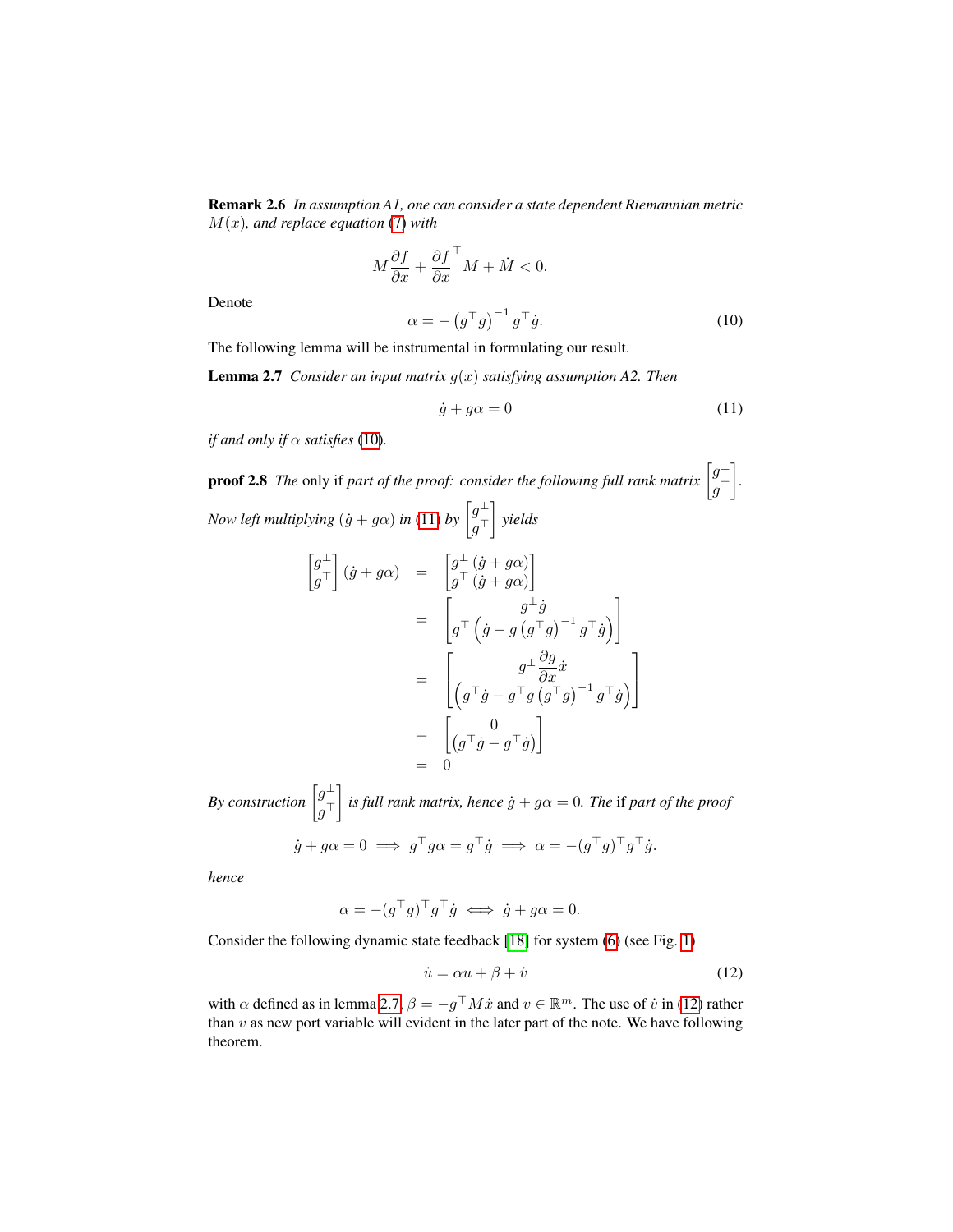<span id="page-5-0"></span>

Figure 1: Interconnection of dynamic state feedback [\(12\)](#page-4-3) to system [\(6\)](#page-3-0).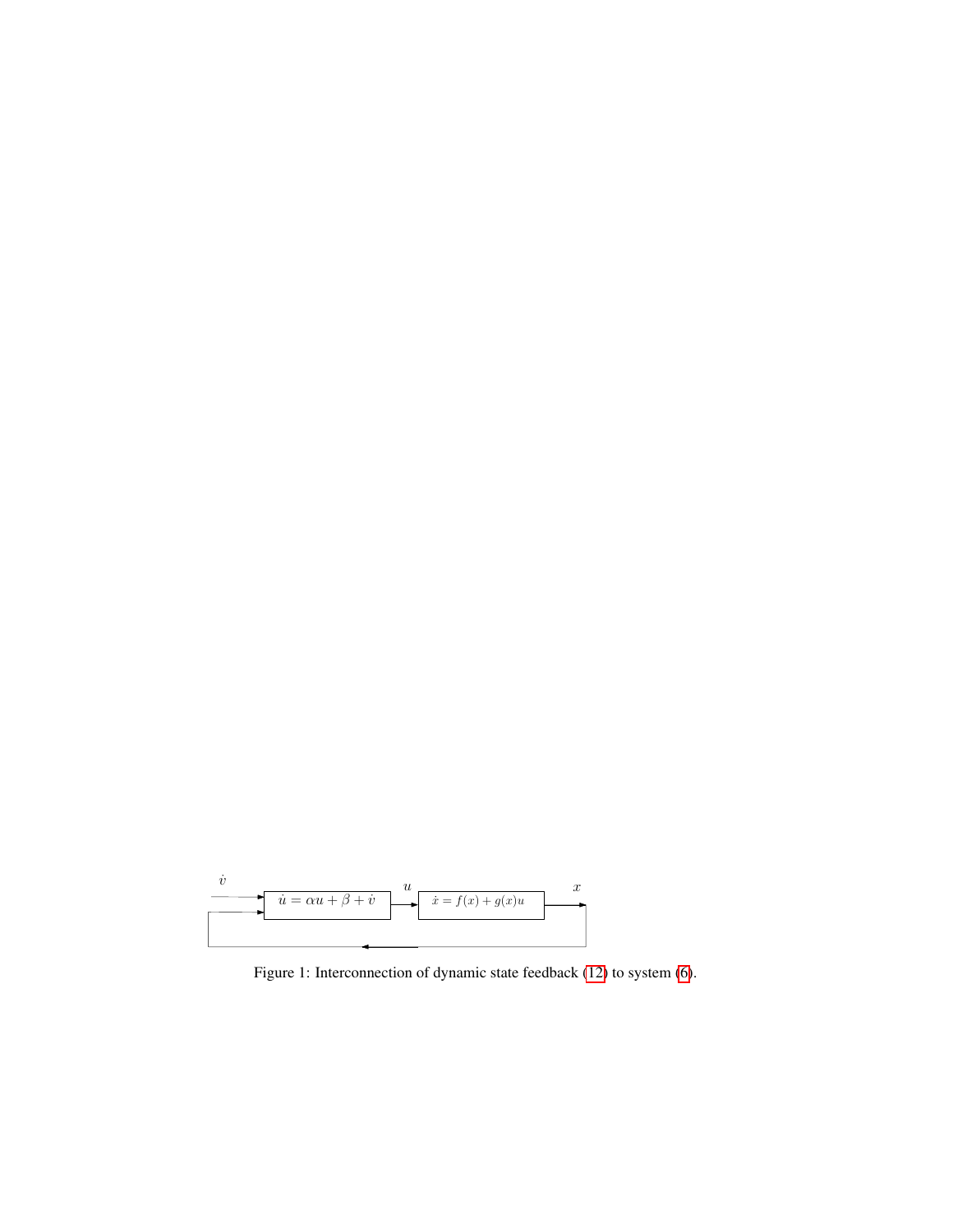Theorem 2.9 *Let the assumptions A1, A2 are satisfied. Then the system* [\(6\)](#page-3-0) *together with* [\(12\)](#page-4-3) are passive with input  $\dot{v}$  and output  $y = g^{\top}M\dot{x}$ .

proof 2.10 *Consider storage function of the form* [\(9\)](#page-3-1)*. The time derivative of* [\(9\)](#page-3-1) *along the trajectories of* [\(6\)](#page-3-0) *and* [\(12\)](#page-4-3) *is*

$$
\frac{d}{dt}V = \dot{x}^{\top}M\ddot{x}
$$
\n
$$
= \dot{x}^{\top}M\left(\frac{\partial f}{\partial x}\dot{x} + \dot{g}u + g\dot{u}\right)
$$
\n
$$
= \dot{x}^{\top}M\left(\frac{\partial f}{\partial x}\dot{x} + \dot{g}u + g\left(\alpha u + \beta + \dot{v}\right)\right)
$$
\n
$$
= \dot{x}^{\top}\left(M\frac{\partial f}{\partial x} + \frac{\partial f}{\partial x}^{\top}M\right)\dot{x}
$$
\n
$$
+ \dot{x}^{\top}M\left((\dot{g} + g\alpha)\right)u + g\beta + g\dot{v}
$$
\n
$$
\leq \dot{v}^{\top}y
$$

where  $y = g^{\top}M\dot{x}$  is also referred to as power shaping output. In step 1 and 2 we use *system dynamics* [\(6\)](#page-3-0) *and controller dynamics* [\(12\)](#page-4-3) *respectively. In step 4 and 5 we used Proposition [2.4](#page-3-3) and lemma [2.7](#page-4-2) respectively.*

#### 2.3 Control

The new passive maps obtained with differentiation at the port variables are further used for shaping the storage function. The controller is obtained are a result of the stability analysis treatment of the storage function.

*Control objective:* To stabilize the system [\(6\)](#page-3-0) at an non-trivial operating point  $(x^*, u^*)$ satisfying

<span id="page-6-1"></span>
$$
f(x^*) + g(x^*)u^* = 0 \tag{13}
$$

<span id="page-6-3"></span>**Lemma 2.11** *The output*  $y = g^{\top} M \dot{x}$  given in Theorem [\(2.9\)](#page-4-4) is integrable.

proof 2.12 *From Assumption A3, we have that the function* Mg(x)*is integrable, Poincare's* Lemma ensures the existance of a function  $\Gamma(x): \mathbb{R}^n \rightarrow \mathbb{R}^n$  such that

$$
\dot{\Gamma} = (MG)^{\top} \dot{x}.\tag{14}
$$

<span id="page-6-2"></span>By exploiting the integrability property of the output, the authors in [\[20\]](#page-16-13), have presented a methodology to construct the closed loop storage function whose minimum is at the desired operating point. Consider the storage function of the form

<span id="page-6-0"></span>
$$
V_d(x) = \frac{1}{2}k_1 \dot{x}^\top M \dot{x} + \frac{1}{2} ||\Gamma(x) - \Gamma(x^*)||_{k_i}^2.
$$
 (15)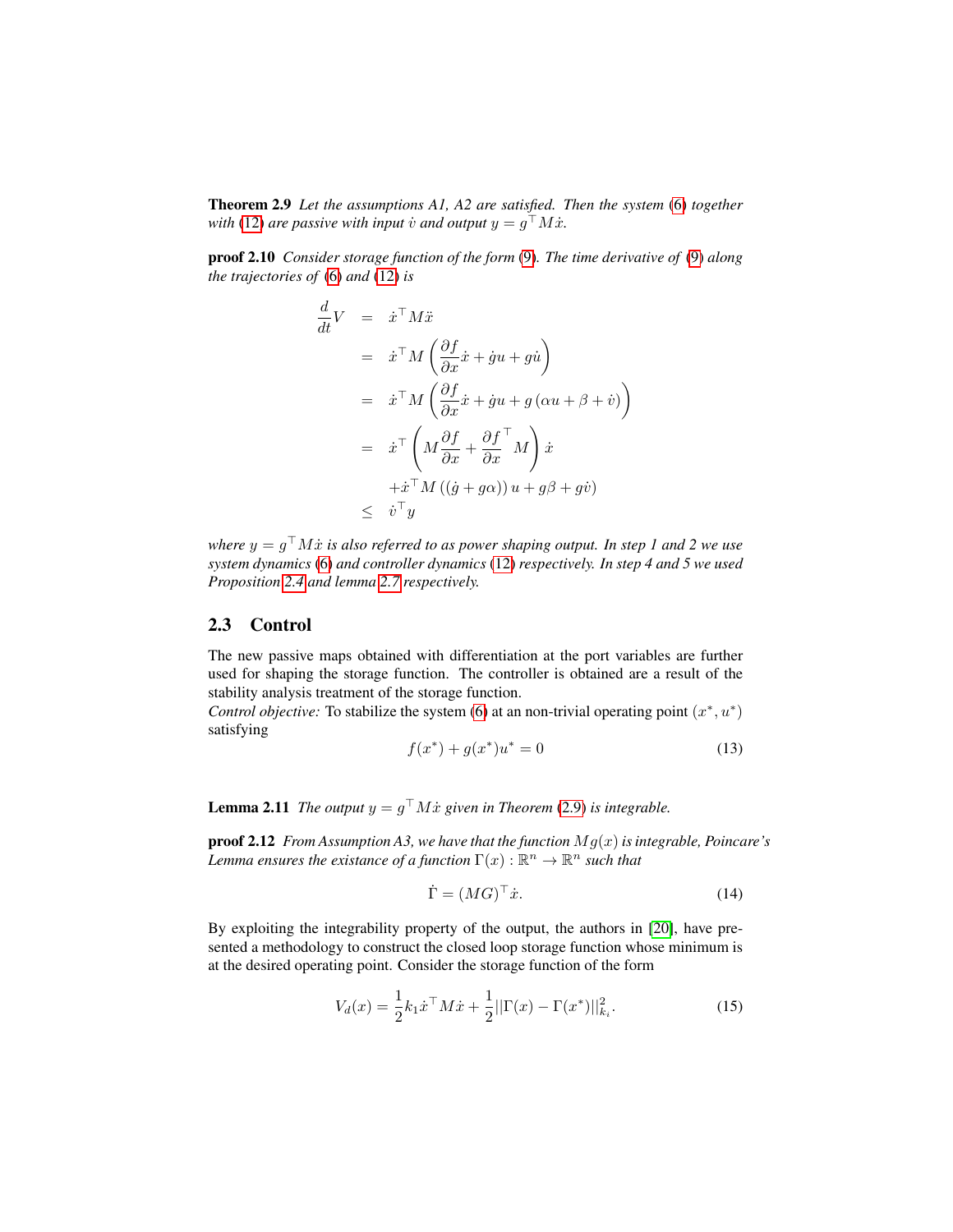<span id="page-7-1"></span>u˙ = αu + β + v˙ x˙ = f(x) + g(x)u x v˙ u v˙ := <sup>1</sup> k1 (v¯˙ − kdy − k<sup>i</sup> (Γ(x) − Γ(x ∗ ))) v¯˙

Figure 2: Interconnecting the controller [\(16\)](#page-7-0) to dynamic state feedback system in Fig. [1.](#page-5-0)

Proposition 2.13 *Consider system* [\(6\)](#page-3-0) *together with* [\(12\)](#page-4-3) *satisfying assumptions A1,* A2 and A3. We define the mapping  $v : \mathbb{R}^n \to \mathbb{R}^m$ 

<span id="page-7-0"></span>
$$
\dot{v} := \frac{1}{k_1} \left( \dot{\bar{v}} - k_d y - k_i \left( \Gamma(x) - \Gamma(x^*) \right) \right)
$$
 (16)

where  $y = g^{\top}M\dot{x}$ . Then the system of equation [\(6\)](#page-3-0) and [\(12\)](#page-4-3) are passive with port *variables*  $\dot{\bar{v}}$  *and* y (see Fig. [2\)](#page-7-1). Further for  $\dot{\bar{v}} = 0$ , the system is stable and  $x^*$  as the *stable equilibrium point. Furthermore if*  $y = 0 \implies \lim_{t \to \infty} x(t) \to x^*$ , then  $x^*$  is *asymptotically stable.*

proof 2.14 *The time derivative of the closed loop storage function* [\(15\)](#page-6-0) *is*

$$
\frac{d}{dt}V_d = k_1 \dot{V} + y^\top k_i (\Gamma(x) - \Gamma(x^*))
$$
\n
$$
\leq y^\top (k_1 \dot{v} + k_i (\Gamma(x) - \Gamma(x^*)))
$$
\n
$$
\leq y^\top \dot{\bar{v}}
$$

*This proves that the closed loop system is passive with storage function*  $V_d$ , *input*  $\dot{\bar{v}}$  *and output y. Further for*  $\dot{\overline{v}} = 0$  *we have* 

$$
\dot{V}_d \leq -k_d y^\top y
$$

and at equilibrium  $x = x^*$  we have  $\dot{v} = 0$ , further using this in [\(12\)](#page-4-3) we can show that  $\dot{u} = 0$ . This implies  $(x^*, y^*)$  satisfy the control objective [\(13\)](#page-6-1), further concluding that  $s$ ystem [\(6\)](#page-3-0) is asymptotically stable with Lyapunov function  $V_d$  and  $x^*$  as the equilibrium *point.*

Remark 2.15 *Note the following.*

*(1)* At the desired operating point one can show that  $\dot{u} - \alpha u - \beta = 0$ . Hence, we *have considered*  $\dot{u} = \alpha u + \beta + \dot{v}$ *, instead of*  $\dot{u} = \alpha u + \beta + v$  *in equation* [\(12\)](#page-4-3)*.*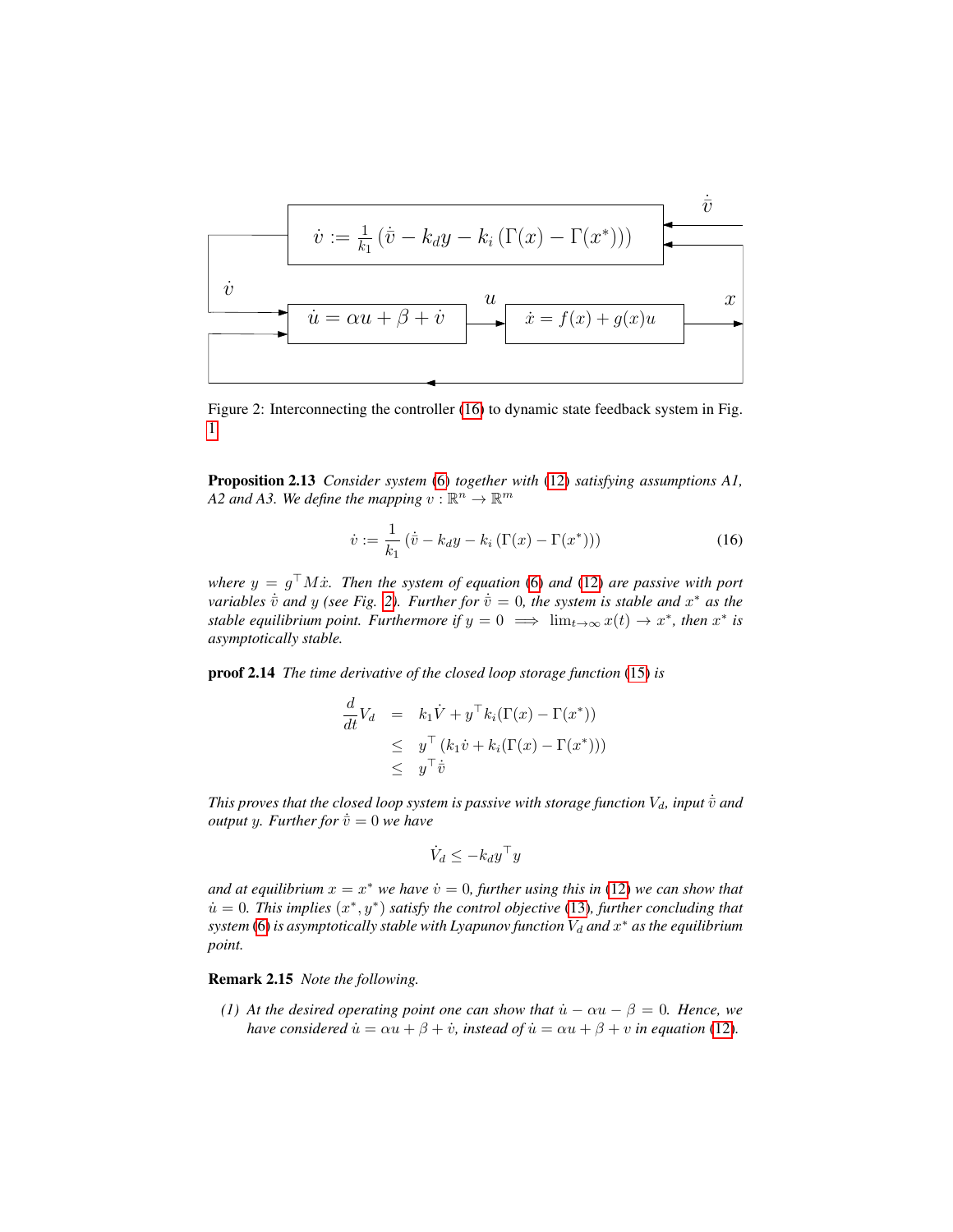*(2) Systems that are contracting always forget their initial conditions. That is, their final behaviour is always independent of the initial conditions. Hence, one need not worry about the initial conditions of the control input* u *while implementing the control law* [\(12\)](#page-4-3) *together with* [\(16\)](#page-7-0)*.*

## <span id="page-8-2"></span>3 Illustrative example: Temperature regulation of a building thermal zone

Thermal zone is an important component of heating ventilating and air conditioning (HVAC) subsystem. Although, there are different zone modeling strategies, for control purpose, lumped parameter models are commonly used [\[21\]](#page-17-0). Lumped parameter models have resistance-capacitance (RC) interconnected network which represents interaction between zones and between zone and ambient. The capacitances represent the total thermal capacity of the wall, zone, and the resistances are used to represent the total resistance that the wall offers to the flow of heat from one side to other. To illustrate the proposed approach, we consider a simple two-zone case separated by a wall, where the surface is modeled as a 3R2C [\[22\]](#page-17-1) network as shown in Fig. [3.](#page-8-0) The

<span id="page-8-0"></span>

Figure 3: Lumped RC network model: Two zone case

nonlinear thermal model for the two zone case is given by [\[20\]](#page-16-13)

<span id="page-8-1"></span>
$$
C_1\dot{T}_1 = \frac{T_3 - T_1}{R_{31}} + \frac{(T_{\infty} - T_1)}{R_{10}} + u_1c_p(T_s - T_1)
$$
  
\n
$$
C_2\dot{T}_2 = \frac{T_4 - T_2}{R_{42}} + \frac{(T_{\infty} - T_2)}{R_{10}} + u_2c_p(T_s - T_2)
$$
  
\n
$$
C_3\dot{T}_3 = \frac{T_1 - T_3}{R_{13}} + \frac{(T_4 - T_3)}{R_{34}}
$$
  
\n
$$
C_4\dot{T}_4 = \frac{T_2 - T_4}{R_{42}} + \frac{(T_3 - T_4)}{R_{34}}
$$
\n(17)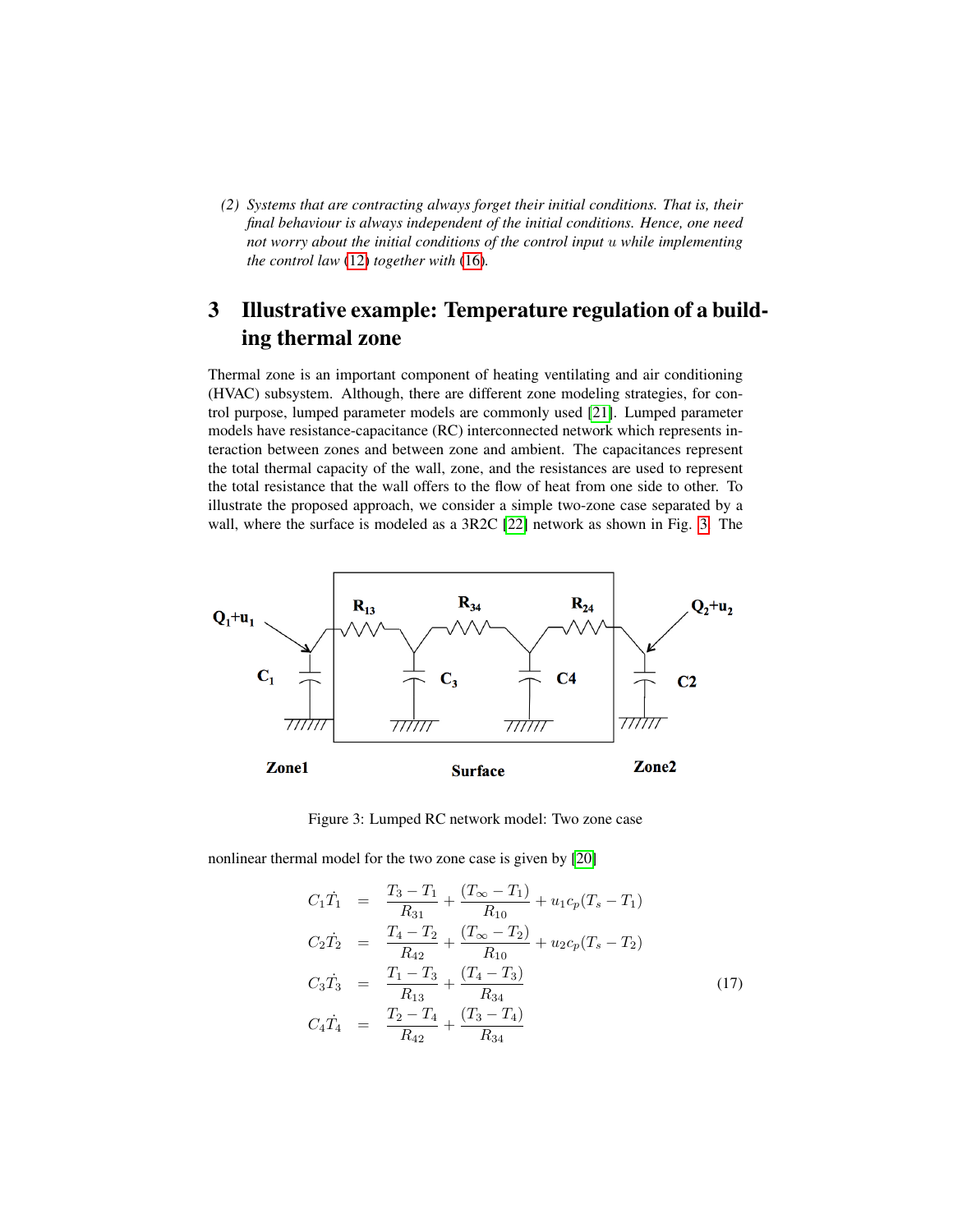In the above model, the inputs  $u_1$  and  $u_2$  denotes the mass flow rates.  $T_{\infty}$ ,  $T_s$  are ambient and supply air temperatures. Note that the inputs are coupled with the state (Temperatures  $T_1, T_2$ ). Denote the following:

<span id="page-9-0"></span>
$$
\alpha = \begin{bmatrix} \frac{\dot{T}_1}{(T_s - T_1)} & 0\\ 0 & \frac{\dot{T}_2}{(T_s - T_2)} \end{bmatrix}, \text{and } \beta = \begin{bmatrix} c_p (T_1 - T_s) \dot{T}_1\\ c_p (T_2 - T_s) \dot{T}_2 \end{bmatrix}.
$$
 (18)

**Proposition 3.1** *The systems of equations* [\(17\)](#page-8-1)*, and* [\(12\)](#page-4-3) *with*  $\alpha$  *and*  $\beta$  *defined as in* [\(18\)](#page-9-0)*, are passive with port variables* v˙ *and* y*. where*

$$
y(T) = c_p \begin{bmatrix} (T_s - T_1) \dot{T}_1 \\ (T_s - T_1) \dot{T}_2 \end{bmatrix}.
$$
 (19)

**proof 3.2** *Let*  $C = diag\{C_1, C_2, C_3, C_4\}$ *. One can prove that the system* [\(17\)](#page-8-1) *satisfies assumption (A1) given in equation [\(7\)](#page-3-2) by choosing*  $M = diag\{C_1, C_2, C_3, C_4\}$ . *The input matrix of* [\(17\)](#page-8-1) *is*  $g(T) = [g_1(T), g_2(T)]$ *, where* 

$$
g_1(T) = \begin{bmatrix} \frac{c_p}{C_1}(T_s - T_1) & 0 & 0 & 0 \end{bmatrix}^\top,
$$
  

$$
g_2(T) = \begin{bmatrix} 0 & \frac{c_p}{C_2}(T_s - T_2) & 0 & 0 \end{bmatrix}^\top.
$$

*Using left annihilator of* g(T)*, that is*

$$
g^{\perp}(T) = \begin{bmatrix} 0 & 0 & 1 & 0 \\ 0 & 0 & 0 & 1 \end{bmatrix}
$$

*one can show that*

<span id="page-9-2"></span>
$$
g^{\perp} \frac{\partial g_1}{\partial T} = 0 \quad g^{\perp} \frac{\partial g_2}{\partial T} = 0 \tag{20}
$$

*Hence the input matrix* g(T) *satisfies assumption A2. Now, we can use Proposition* [\(2.7\)](#page-4-2) *and show that* α *takes the same form, given in* [\(18\)](#page-9-0)*. Finally from Theorem [2.9,](#page-4-4) using*

$$
V(T) = \frac{1}{2} \dot{T}^{\top} M \dot{T}
$$
  
= 
$$
\frac{1}{2} \left( C_1 \dot{T}_1^2 + C_2 \dot{T}_2^2 + C_3 \dot{T}_3^2 + C_4 \dot{T}_4^2 \right)
$$
 (21)

*as storage function, the system of equations* [\(17\)](#page-8-1)*, together with input dynamics* [\(12\)](#page-4-3) *given by*

<span id="page-9-1"></span>
$$
\dot{u}_1 = \left(\frac{u_1}{(T_s - T_1)} - c_p(T_s - T_1)\right)\dot{T}_1 + \dot{v}_1
$$
  
\n
$$
\dot{u}_2 = \left(\frac{u_2}{(T_s - T_2)} - c_p(T_s - T_1)\right)\dot{T}_1 + \dot{v}_2
$$
\n(22)

*are passive with port variables*  $\dot{v}$  *and y.*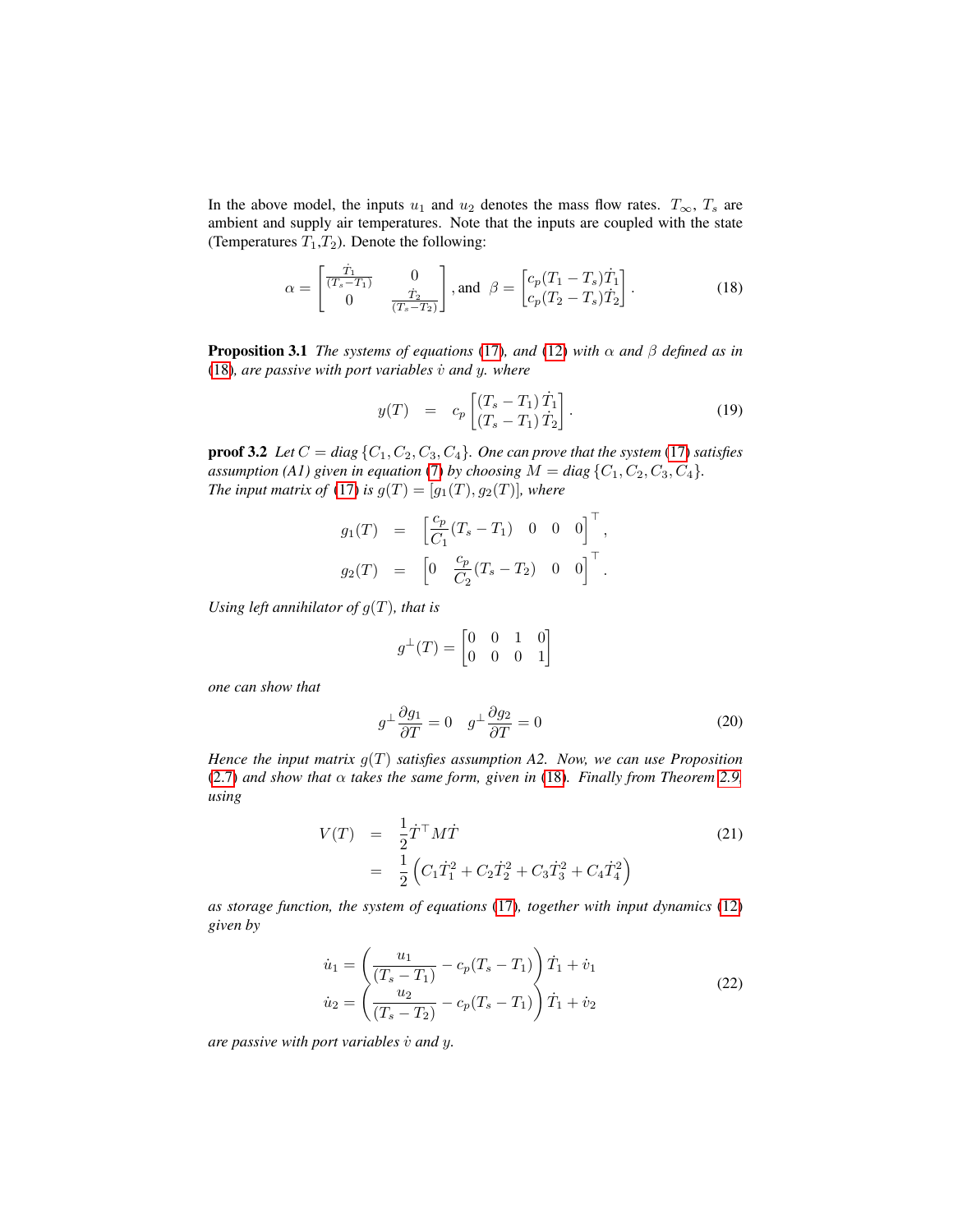Now we can consider  $v = [v_1, v_2]^\top$  as input for the combined equations [\(17\)](#page-8-1), [\(22\)](#page-9-1) and provide a control strategy using Proposition [\(2.13\)](#page-6-2). Consider  $a_1 = (T_1^* - T_s)^2$ ,  $a_2 = (T_2^* - T_s)^2$ ,  $k_d \ge 0$  and  $k_i > 0$ .

Proposition 3.3 *The state feedback controller*

<span id="page-10-1"></span>
$$
\dot{v}_1 = -k_d c_p \left(T_s - T_1\right) \dot{T}_1 + \frac{1}{2} k_i c_p \left(\left(T_s - T_1\right)^2 - a_1\right)
$$
\n
$$
\dot{v}_2 = -k_d c_p \left(T_s - T_1\right) \dot{T}_2 + \frac{1}{2} k_i c_p \left(\left(T_s - T_2\right)^2 - a_2\right)
$$
\n(23)

*asymptotically stabilizes the system of equations* [\(17\)](#page-8-1) *and* [\(22\)](#page-9-1) *to the operating point* (T ∗ , u<sup>∗</sup> ) *satisfying* [\(13\)](#page-6-1)*.*

**proof 3.4** With  $M = diag\{C_1, C_2, C_3, C_4\}$  and input matrix  $g(T)$  in [\(20\)](#page-9-2)*, one can verify assumption A3. Hence from Proposition [2.11,](#page-6-3) we can show that*

<span id="page-10-0"></span>
$$
\Gamma(T) = -\frac{1}{2}c_p \left[ \frac{(T_1 - T_s)^2}{(T_2 - T_s)^2} \right]
$$
\n(24)

*satisfies*  $\dot{\Gamma}(T) = y(T)$ *. Further proof directly follows from Proposition [2.13](#page-6-2) using* Γ(T) *in* [\(24\)](#page-10-0)*. It can also be proved by taking the time derivative of Lyapunov function* [\(15\)](#page-6-0) *along the trajectories of* [\(17\)](#page-8-1) *and* [\(22\)](#page-9-1) *as shown below*

$$
\dot{V}_d = k_1 \dot{T}^\top M \ddot{T} + k_i (\Gamma(T) - a)^\top \dot{\Gamma}(T) \n= -\frac{k_1}{R_{13}} (\dot{T}_1 - \dot{T}_3)^2 - \frac{k_1}{R_{24}} (\dot{T}_2 - \dot{T}_4)^2 \n- \frac{k_1}{R_{34}} (\dot{T}_3 - \dot{T}_4)^2 - \frac{k_1}{R_{10}} (\dot{T}_1^2 + \dot{T}_2^2) \n+ \dot{T}^\top M \frac{d}{dt} (g(T)u) + k_i (\Gamma(T) - a)^\top y(T) \n\leq \dot{T}^\top (\dot{g}u + g\dot{u}) + k_i (\Gamma - a)^\top y \n= \dot{T}^\top M (\dot{g}u + g(\alpha u + \beta + v)) + k_i (\Gamma - a)^\top y \n\leq \dot{T}^\top M ((\dot{g} + g\alpha)u + gv) + k_i (\Gamma - a)^\top y \n= \dot{T}^\top M gv + k_i (\Gamma - a)^\top y \n= y^\top (v + k_i (\Gamma - a)) \n= -k_d y^\top y.
$$

*In step 2 and 4 we use system dynamics* [\(17\)](#page-8-1) *and controller dynamics respectively. In step 5 we used*  $\dot{g} + g\alpha = 0$  *given in Proposition [11.](#page-4-1) Finally in step 6 we have used the control strategy* [\(23\)](#page-10-1)*. Now one can infer that there exist an*  $\alpha > 0$ *, such that* 

$$
\begin{array}{lcl} \dot{V}_d & \leq & -\alpha \left( \left( \dot{T}_1 - \dot{T}_3 \right)^2 + \left( \dot{T}_2 - \dot{T}_4 \right)^2 + \left( \dot{T}_3 - \dot{T}_4 \right)^2 \right. \\ & & \left. + \dot{T}_1^2 + \dot{T}_2^2 \right). \end{array}
$$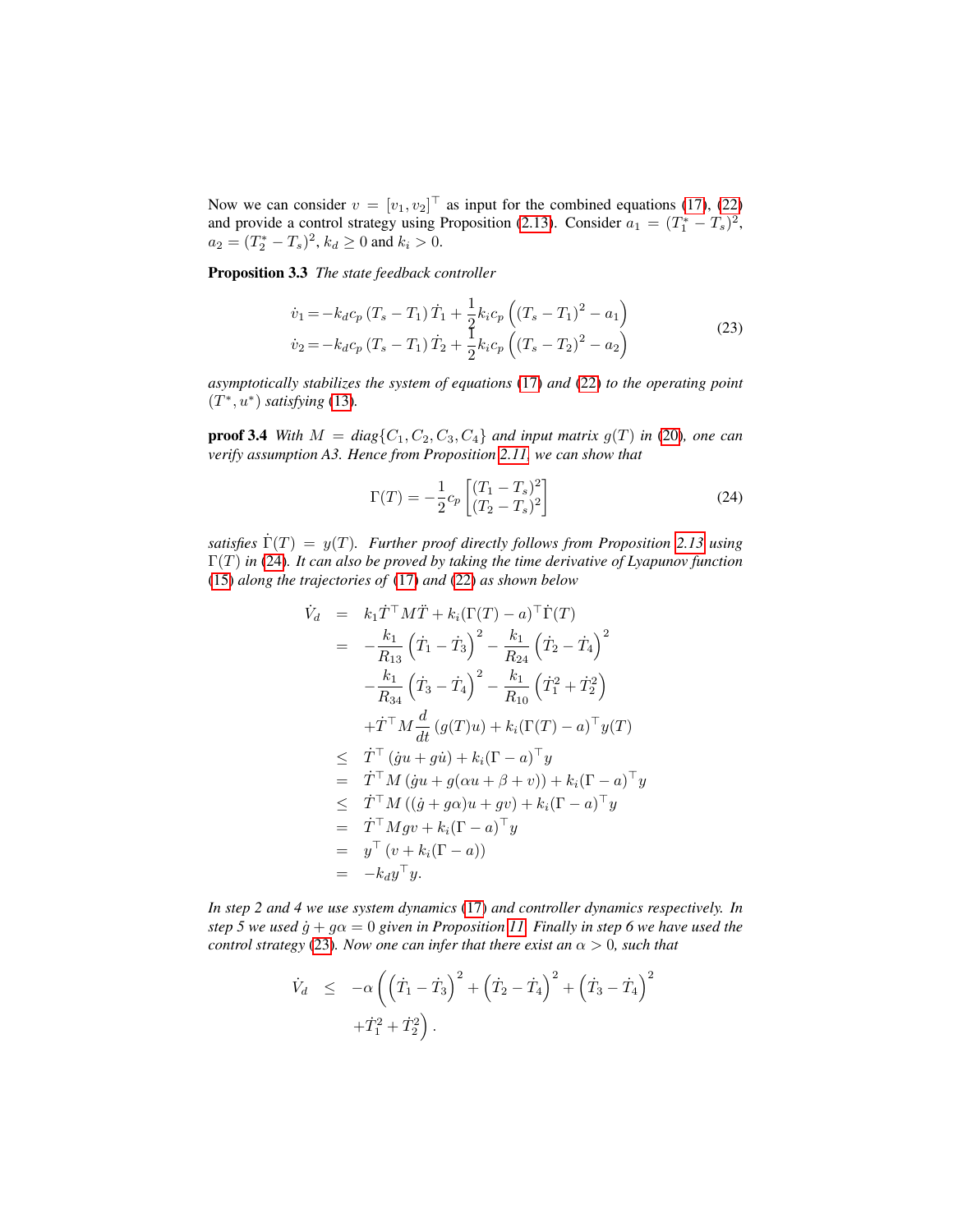$\dot{V}_d = 0$  *implies*  $\dot{T}_1$ ,  $\dot{T}_2$ ,  $\dot{T}_3$  *and*  $\dot{T}_4$  *are identically zero. Using this in* [\(17\)](#page-8-1), we get  $u_1$  *and*  $u_2$  *as constant. From* [\(22\)](#page-9-1) *we get*  $v = 0$ *, substituting this in* [\(23\)](#page-10-1) *we get that*  $T_1 = T_1^*$ *, and*  $T_2 = T_2^*$ *. Finally, we conclude the proof by invoking LaSalle's invariance principle.*

*Simulation results:* In order to illustrate the efficacy of the proposed approach an illustrate example of building thermal zone model is considered. The description of building zone model and the controller design are detailed in Section [3.](#page-8-2) The parameter values used for the simulation study is given in [\[22\]](#page-17-1). The trajectories of zone temperatures for the two zone case is shown in Fig. [4](#page-12-0) and the effectiveness of controller is shown by zone temperatures reach their respective reference temperature values. The control inputs to the zones and the time evolution of port variables is shown in Fig. [5](#page-13-0) and Fig. [6.](#page-14-0) Zone 2 needs higher control effort to reach reference temperature compared to zone 1 due to the higher difference in initial and reference values.

## <span id="page-11-2"></span>4 Relations to differential and incremental passivity

In this section we consider the prolonged system  $[16,23]$  $[16,23]$ , that is the original non-linear system together with its variational system. The prolonged system of [\(6\)](#page-3-0) together with the variational version of input dynamics in equation [\(12\)](#page-4-3) are

<span id="page-11-0"></span>
$$
\dot{x} = f(x) + g(x)u
$$
\n
$$
\dot{\delta x} = \left(\frac{\partial f}{\partial x} + \frac{\partial g}{\partial x}u\right) \cdot \delta x + g(x)\delta u
$$
\n
$$
\delta u = \alpha u + \beta + \delta v
$$
\n(25)

where  $\delta x \in \mathbb{R}^n$ ,  $\delta u \in \mathbb{R}^m$  denotes the variation in x and u respectively,  $\alpha =$  $-\left(g^{\top}g\right)^{-1}g^{\top}\frac{\partial g}{\partial x}\delta x$  and  $\beta = -g^{\top}M\delta x$ . Note that one can show  $\frac{\partial g}{\partial x}\delta x + g\alpha = 0$ using a similar procedure given in lemma [2.7.](#page-4-2)

**Proposition 4.1** *The system of equations* [\(25\)](#page-11-0) *are passive with port variable*  $\delta y =$  $g^{\top}M\delta x$  and  $\delta v$ .

proof 4.2 *Consider the following storage function,*

<span id="page-11-1"></span>
$$
V(x, \delta x) = \frac{1}{2} \delta x^\top M \delta x \tag{26}
$$

*The time derivative of storage function* [\(26\)](#page-11-1) *along the trajectories of* [\(25\)](#page-11-0) *is*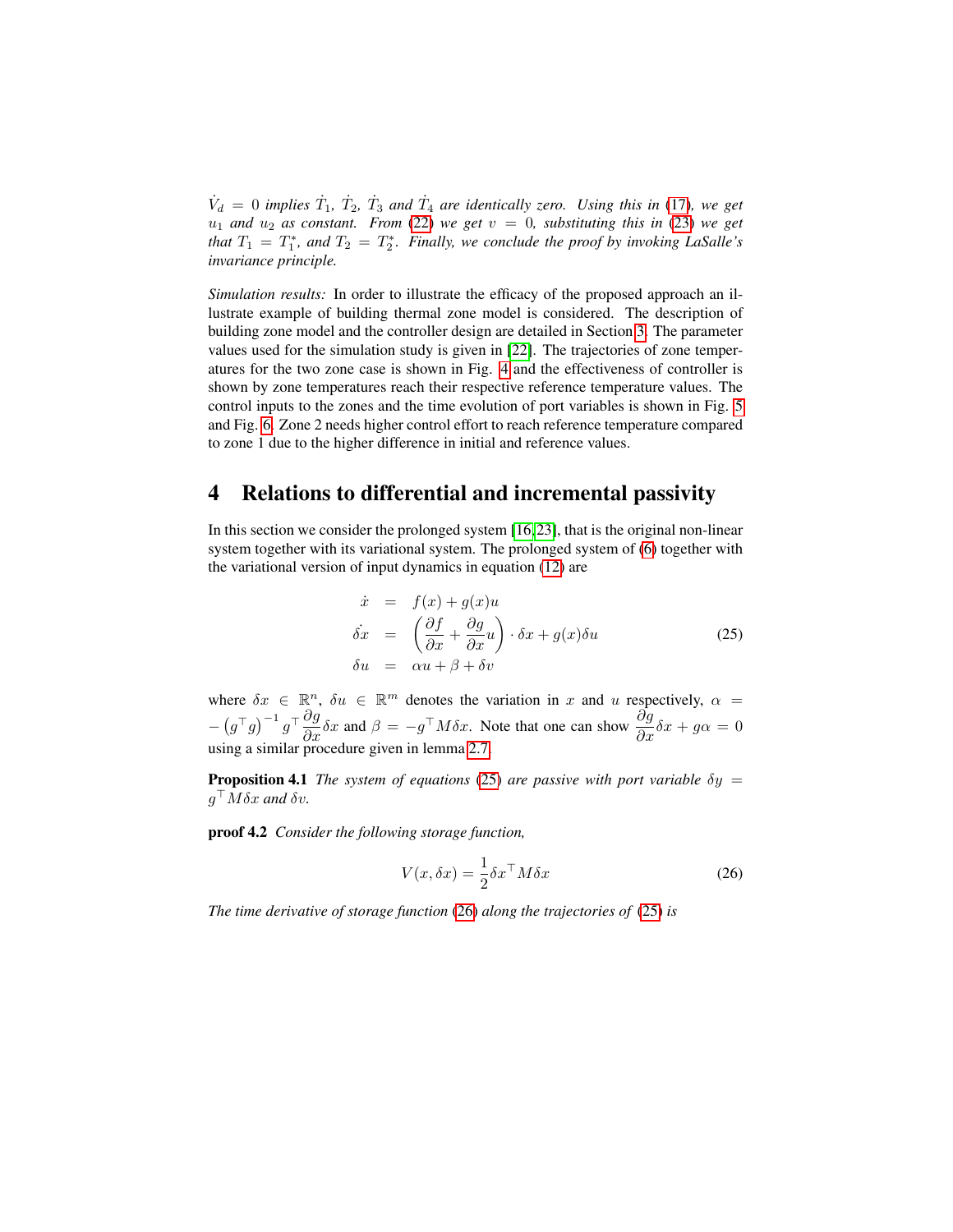<span id="page-12-0"></span>

<span id="page-12-1"></span>Figure 4: Trajectories of zone temperatures ( $T_{\text{1ref}} = 2.5, T_{\text{2ref}} = 6$ )

$$
\frac{d}{dt}V(x,\delta x) \n= \delta x^{\top}M\dot{\delta x} \n= \delta x^{\top}M\left(\left(\frac{\partial f}{\partial x} + \frac{\partial g}{\partial x}u\right) \cdot \delta x + g(x)\delta u\right) \n= \delta x^{\top}\left(M\frac{\partial f}{\partial x} + \frac{\partial f}{\partial x}^{\top}M\right)\delta x \n+ \left(\left(\frac{\partial g}{\partial x}\delta x + \delta xMg\alpha\right)u + g(x)\left(\beta + \delta v\right)\right) \n\leq \delta x^{\top}Mg\delta v = \delta y^{\top}\delta v
$$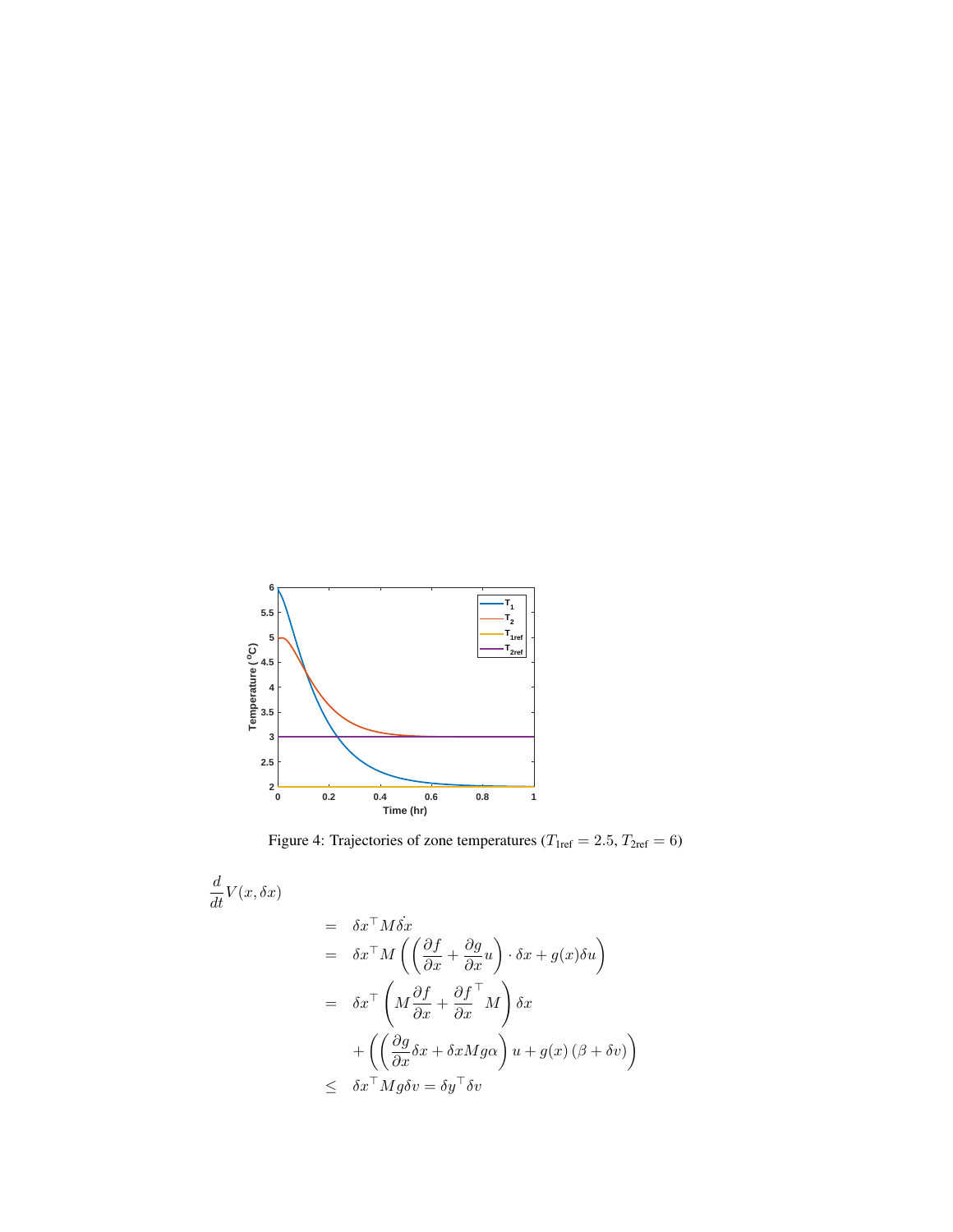<span id="page-13-0"></span>

<span id="page-13-1"></span>Figure 5: Time evolution of mass flow rate  $u$ .

This approach shows that there are direct implications between dynamic feedback passivation and variational passivity.

**Proposition 4.3** *Consider system* [\(25\)](#page-11-0), with a smooth output  $\bar{y} = h(x) \in \mathbb{R}^m$  and the *input matrix* g(x) *satisfies assumption A2. If there exist a positive definite matrix* M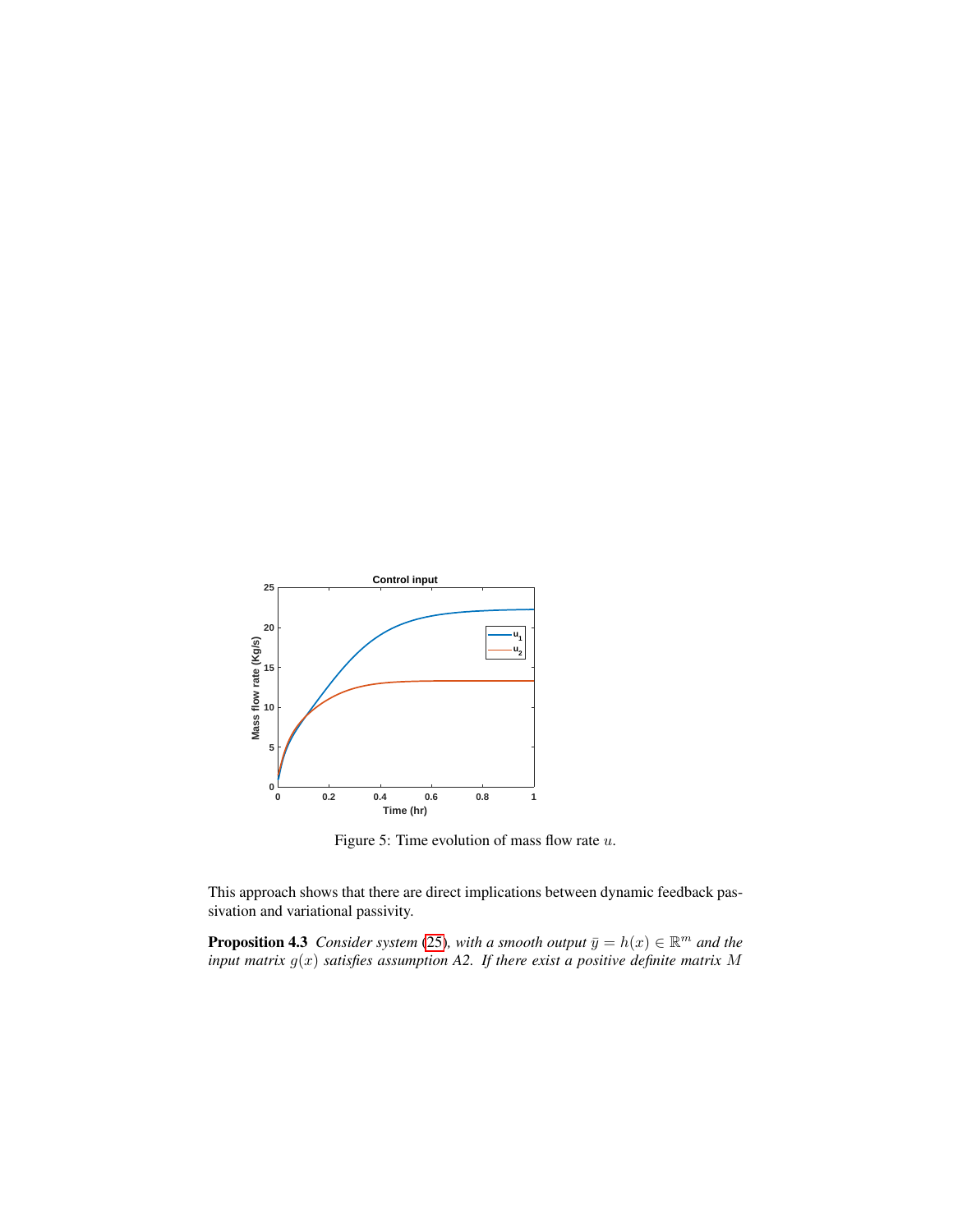<span id="page-14-0"></span>

Figure 6: Time evolution of port variable  $\dot{v}$  .

*satisfying assumption A1 i.e*

$$
M\frac{\partial f}{\partial x} + \frac{\partial f}{\partial x}^{\top} M \leq 0 \text{ and}
$$
\n
$$
Mg = \frac{\partial h}{\partial x}^{\top}.
$$
\n(27)

*then the system* [\(25\)](#page-11-0) *is passive with port variable*  $\delta \bar{y} = g^{\top} M \delta x$  *and*  $\delta v$ *.* proof 4.4 *From equation* [\(27\)](#page-12-1)*, the time derivative of storage function* [\(26\)](#page-11-1) *along the*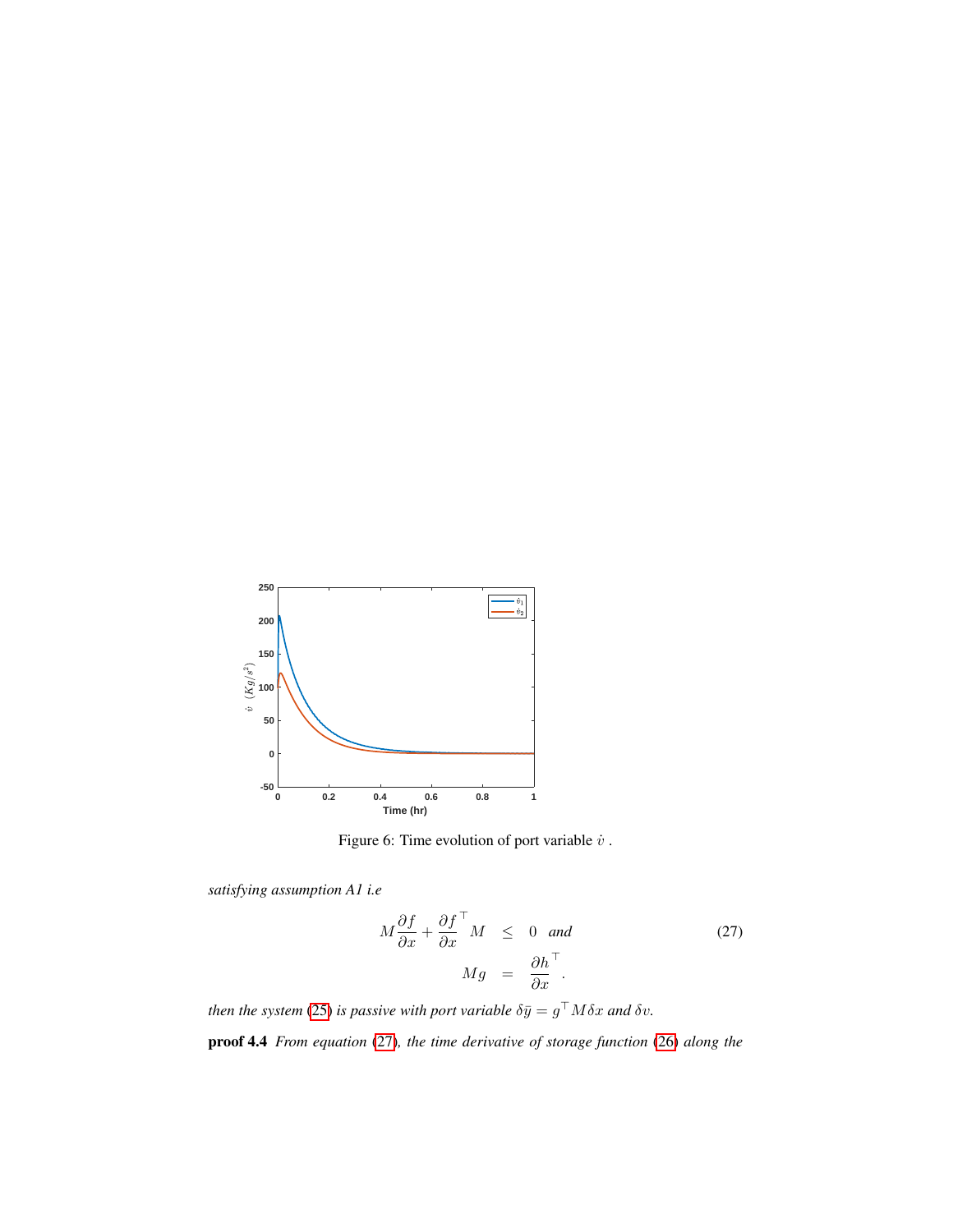*trajectories of* [\(25\)](#page-11-0) *is*

$$
\frac{d}{dt}V(x, \delta x) \le \delta x^\top M g \delta v = \delta x^\top \frac{\partial h}{\partial x}^\top \delta v = \delta \bar{y}^\top \delta v
$$

**Remark 4.5** *In the above Proposition [4.3,](#page-13-1)*  $Mg = \frac{\partial h}{\partial x}$ > *denotes assumption A3, that is,*  $Mg(x)$  *is integrable. Further, if we consider*  $g(x) = B$ *, and*  $h(x) = Cx$ *, where*  $B \in \mathbb{R}^{n \times m}$  and  $C \in \mathbb{R}^{m \times n}$  are constant, then we recover the conditions presented *from incremental passivity in [\[24\]](#page-17-3).*

#### 5 Conclusion

In this paper, Krasovskii's method of Lyapunov function is used for stability analysis and control for a class of nonlinear dynamical systems. The use of such Lyapunov functions has led to new passive maps which is used for controller design. The proposed approach is tested on a building zone model and controller is designed to maintain the desired setpoint temperature. In Section [4,](#page-11-2) we have shown that the prolonged system together with the input dynamics satisfying the sufficient conditions leads to differential passivity. The sufficient conditions also relate to incremental passivity conditions as shown in remark 4.3. There is a natural connection between dynamic feedback passivation and variational passivity, which the authors would like to explore in future work.

### References

- <span id="page-15-0"></span>[1] H. K. Khalil, "Noninear systems," *Prentice-Hall, New Jersey*, vol. 2, no. 5, 1996.
- <span id="page-15-1"></span>[2] N. Krasovskii, *Certain Problems of the Theory of Stability of Motion [in Russian], Fizmatgiz, Moscow*. English translation by Stanford University Press, 1963, 1959.
- <span id="page-15-2"></span>[3] D. Angeli, "A lyapunov approach to incremental stability properties," *IEEE Transactions on Automatic Control*, vol. 47, no. 3, pp. 410–421, 2002.
- <span id="page-15-3"></span>[4] W. Lohmiller and J.-J. E. Slotine, "On contraction analysis for non-linear systems," *Automatica*, vol. 34, no. 6, pp. 683–696, 1998.
- <span id="page-15-4"></span>[5] F. Forni and R. Sepulchre, "A differential lyapunov framework for contraction analysis," *IEEE Transactions on Automatic Control*, vol. 59, no. 3, pp. 614–628, 2014.
- <span id="page-15-5"></span>[6] F. Forni, R. Sepulchre, and A. Van Der Schaft, "On differential passivity of physical systems," in *Decision and Control (CDC), 2013 IEEE 52nd Annual Conference on*. IEEE, 2013, pp. 6580–6585.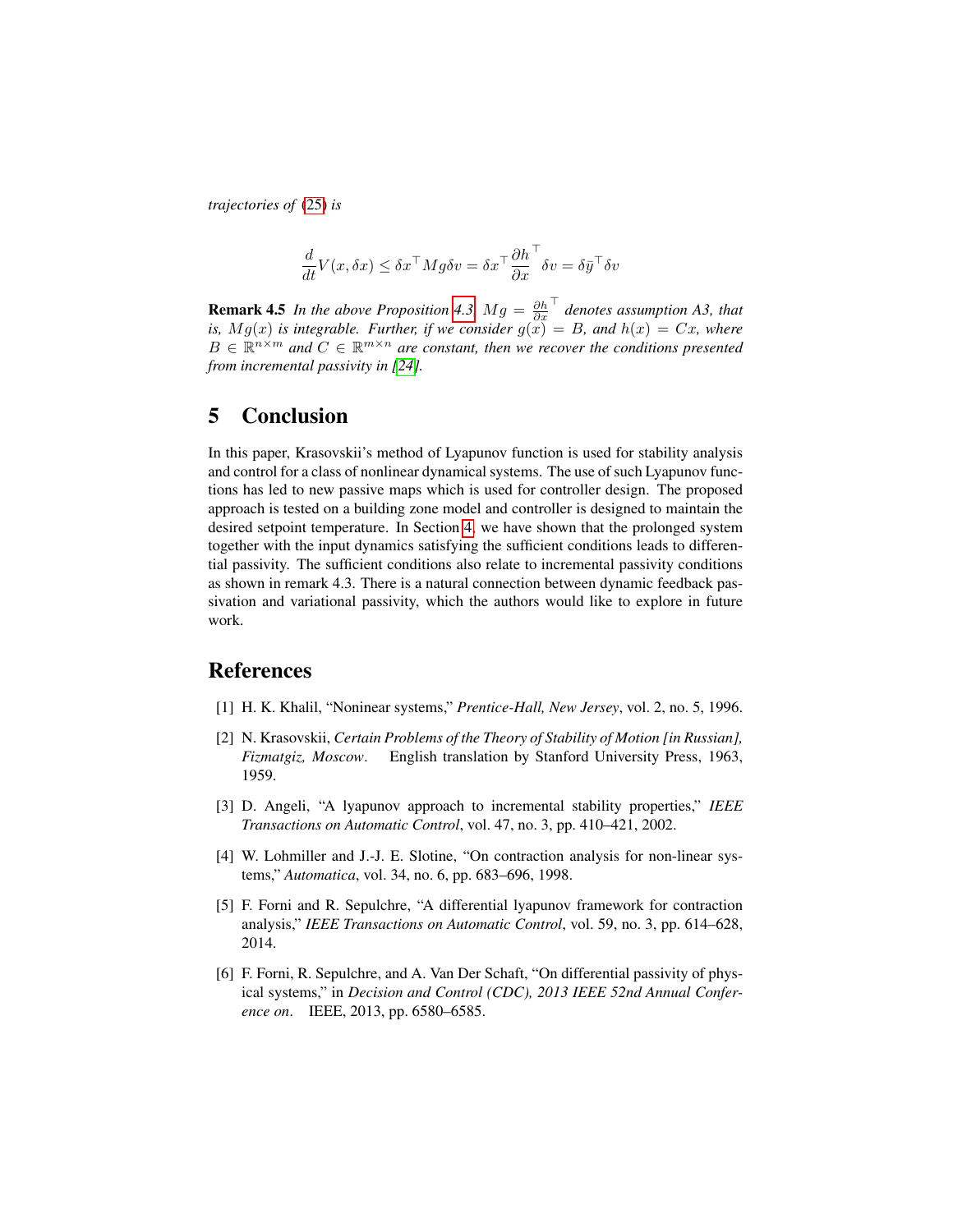- <span id="page-16-0"></span>[7] A. J. van der Schaft,  $\mathcal{U}_2$ -gain and passivity techniques in nonlinear control." Springer, London, 2000.
- <span id="page-16-1"></span>[8] R. Ortega, A. J. Van Der Schaft, I. Mareels, and B. Maschke, "Putting energy back in control," *IEEE Control Systems*, vol. 21, no. 2, pp. 18–33, 2001.
- <span id="page-16-2"></span>[9] D. Jeltsema, R. Ortega, and J. M. Scherpen, "An energy-balancing perspective of interconnection and damping assignment control of nonlinear systems," *Automatica*, vol. 40, no. 9, pp. 1643–1646, 2004.
- <span id="page-16-3"></span>[10] A. Venkatraman and A. van der Schaft, "Energy shaping of port-hamiltonian systems by using alternate passive input-output pairs," *European Journal of Control*, vol. 16, no. 6, pp. 665–677, 2010.
- <span id="page-16-4"></span>[11] R. Brayton and J. Moser, "A theory of nonlinear networks. i," *Quarterly of Applied Mathematics*, vol. 22, no. 1, pp. 1–33, 1964.
- <span id="page-16-5"></span>[12] R. Ortega, D. Jeltsema, and J. M. Scherpen, "Power shaping: A new paradigm for stabilization of nonlinear rlc circuits," *IEEE Transactions on Automatic Control*, vol. 48, no. 10, pp. 1762–1767, 2003.
- <span id="page-16-6"></span>[13] K. Kosaraju, R. Pasumarthy, N. Singh, and A. Fradkov, "Control using new passivity property with differentiation at both ports," *Indian Control Conference (ICC)*, pp. 7–11, 2017.
- <span id="page-16-7"></span>[14] M. J. Fox and J. S. Shamma, "Population games, stable games, and passivity," *Games*, vol. 4, no. 4, pp. 561–583, 2013.
- <span id="page-16-8"></span>[15] A. J. van der Schaft, "On differential passivity," *IFAC Proceedings Volumes*, vol. 46, no. 23, pp. 21–25, 2013.
- <span id="page-16-9"></span>[16] P. E. Crouch and A. J. Van der Schaft, *Variational and Hamiltonian control systems*. Springer-Verlag New York, Inc., 1987.
- <span id="page-16-10"></span>[17] K. Kosaraju, V. Chinde, R. Pasumarthy, A. Kelkar, and N. Singh, "Stability analysis of constrained optimization dynamics via passivity techniques," *IEEE Control Systems Letters*, vol. 2, no. 1, pp. 91–96, 2018.
- <span id="page-16-11"></span>[18] H. Nijmeijer and A. Van der Schaft, *Nonlinear dynamical control systems*. Springer, 1990, vol. 175.
- <span id="page-16-12"></span>[19] D. Jeltsema, R. Ortega, and J. M. Scherpen, "On passivity and power-balance inequalities of nonlinear rlc circuits," *IEEE Transactions on Circuits and Systems I: Fundamental Theory and Applications*, vol. 50, no. 9, pp. 1174–1179, 2003.
- <span id="page-16-13"></span>[20] V. Chinde, K. Kosaraju, A. Kelkar, R. Pasumarthy, S. Sarkar, and N. Singh, "A passivity-based power-shaping control of building hvac systems," *Journal of Dynamic Systems, Measurement, and Control*, vol. 139, no. 11, pp. 111 007– 111 007–10, 2017.